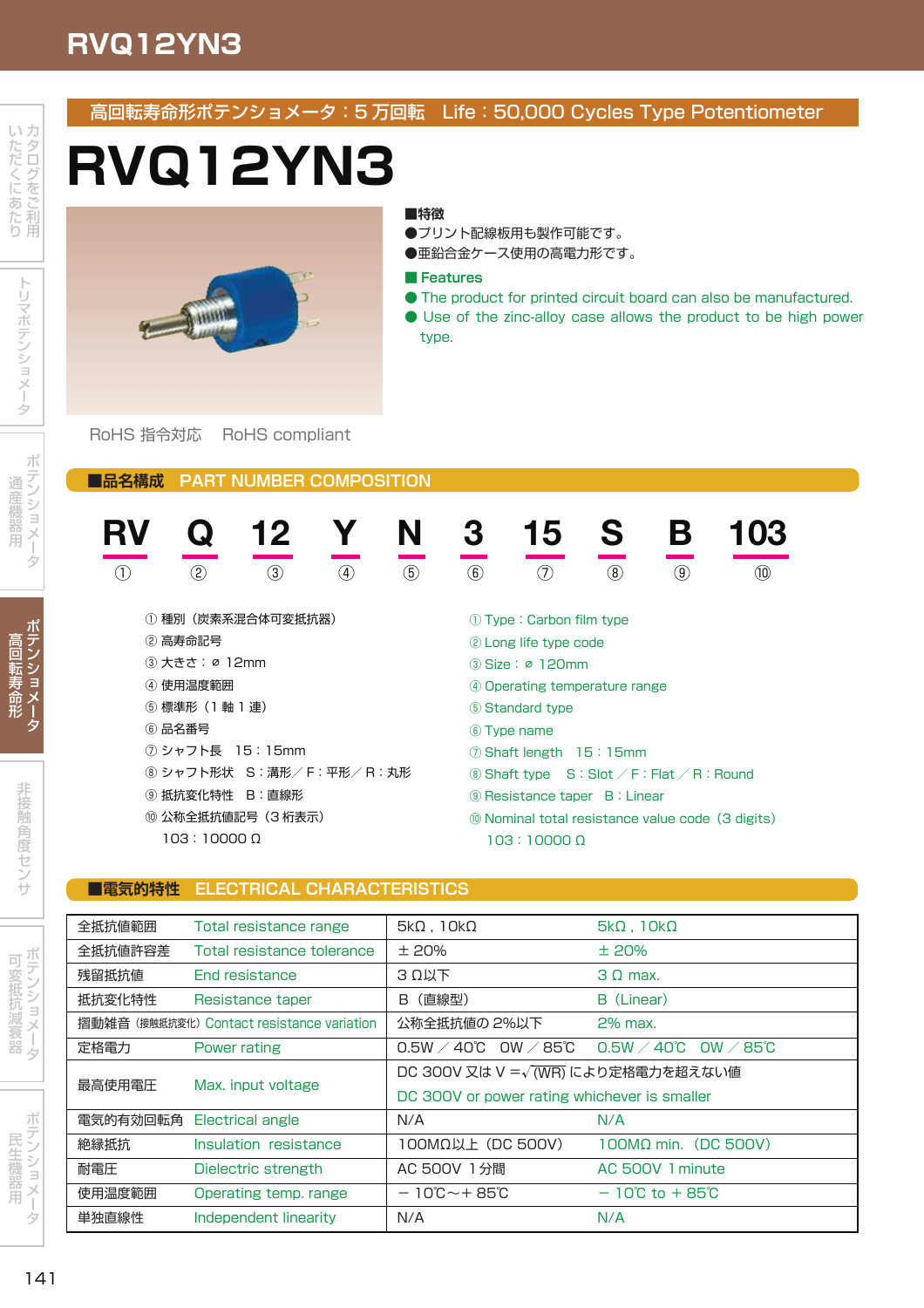#### カ - -*Contract Contract Contract Contract Contract Contract Contract Contract Contract Contract Contract Contract Contract Contract Contract Contract Contract Contract Contract Contract Contract Contract Contract Contract Cont* 利 - ハード た だ くち こうしゃ マー - ニュー・シー あ た

用

り

トラックス しんしょう しんしょう テ

**Contract Contract Contract Contract Contract Contract Contract Contract Contract Contract Contract Contract Contract Contract Contract Contract Contract Contract Contract Contract Contract Contract Contract Contract Contr** 

テ

マンティング しょうしょう ー 用

| T環境特性 ENVIRONMENTAL CHARACTERISTICS |            |                                                    |                                      |
|-------------------------------------|------------|----------------------------------------------------|--------------------------------------|
|                                     |            |                                                    |                                      |
| 試験項目 Test item                      |            | 試験条件 Test conditions                               | 規<br>格 Standard                      |
| はんだ耐熱性 Soldering heat               | 350℃±5℃ 3秒 | $350^{\circ}\text{C} \pm 5^{\circ}\text{C}$ 3 sec. | △R⁄R≦± 2%                            |
| 温度特性<br>Temperature characteristics | +85℃ 5時間   | $+85^{\circ}$ 5 hours                              | $\triangle$ R $\angle$ R $\leq$ + 5% |

0.25N・m 以上(2.5kgf・cm 以上) 0.25N・m min.(2.5kgf・cm min.)

 $\pm$  0.3 × (シャフト長/ 15) mm 以下  $\pm$  0.3 × (shaft length/15) mm max.

0.29N · m 以下 (3gf · cm 以下) 0.29mN · m max. (3gf · cm max.)

300 ± 10 度 300 ± 10° 1.96  $\sim$  19.6mN  $\cdot$  m  $\text{L}\text{F}$  (20  $\sim$  200gf  $\cdot$  cm)

1.96 to 19.6mN  $\cdot$  m max. (20 to 200gf  $\cdot$  cm max.)

9.8N(1kgf) 以上 9.8(1kgf)min.

29.4N (3kgf) 以上 29.4N min. (3kgf) min.

負荷寿命 Load life + 40℃ 0.125W 1,000 時間 + 40℃ 0.125W 1,000 hours  $\angle$  △ R / R ≤ ± 10% 耐湿負荷寿命 + 40℃ 90 ~ 95%RH 0.125W 500 時間 △ R / R ≦± 10% Moisture and load life + 40℃ 90 to 95%RH 0.125W 500 hours 温度サイクル  $- 10$ ℃ , + 80℃ ea. 30 分 5 回転 <br>Temperature cycle  $- 10$ ℃ + 80℃ ea. 30 min. 5 cycles  $\Delta R/R \leq + 10%$ 耐振性 Vibration 10 ~ 55Hz 振幅幅 1.5mm 10 to 55Hz Amplitude 1.5mm △ R / R ≦± 2.5% □転寿命 Rotational life 50,000 回転 定格無負荷 △ R / R ≦± 10%

## **■外形寸法図 OUTLINE DIMENSIONS**

**■機械的特性 MECHANICAL CHARACTERISTICS**

機械的回転角度 Mechanical angle

回転トルク Shaft torque

ストップ強度 Stop strength シャフト強度 押し強度 Push Shaft strength | 引っ張り Tensile シャフト先端の横ガタ Shaft wobble

取付ナット締め付け強度 Bushing nut tighting torque

50,000 cycles without rating load

付属部品









取付ナット

 $1/4$ 





 $1/4 - 32$ NEF

 $8 + 0.2$ 

端子位置にご注意ください note the terminal position

(Unit : mm)

 $2 ± 0.2$ 

**State State State State** 角

非

. . . . **\_\_\_\_\_\_**  $\overline{\phantom{a}}$ 

サ

**Contract Contract Contract Contract Contract Contract Contract Contract Contract Contract Contract Contract Contract Contract Contract Contract Contract Contract Contract Contract Contract Contract Contract Contract Contr** 

アンティー アンディア アイディング

ー **Contract Contract Contract Contract Contract Contract Contract Contract Contract Contract Contract Contract Contract Contract Contract Contract Contract Contract Contract Contract Contract Contract Contract Contract Contr** 

器

民 生 機 器 用